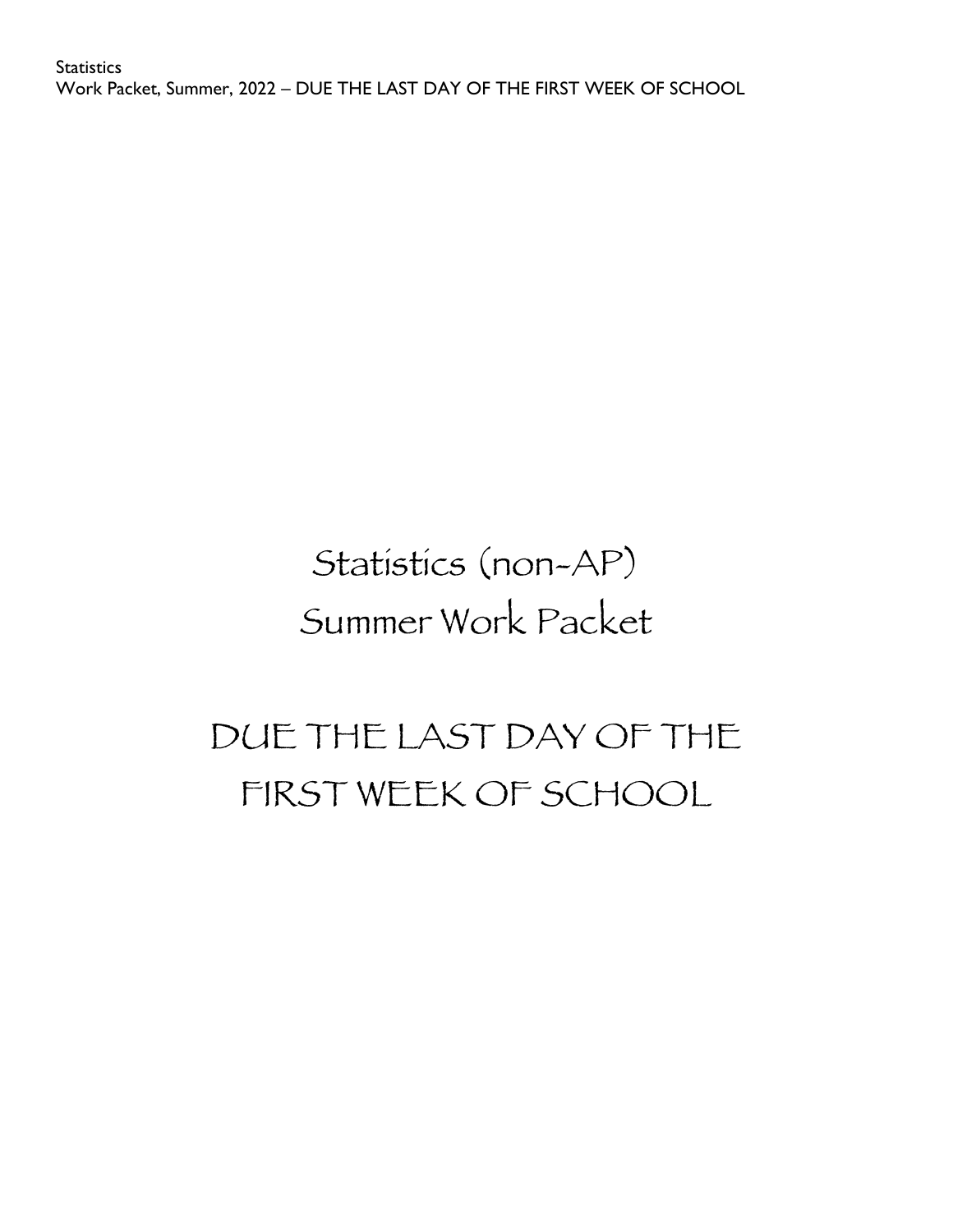#### **Welcome to Statistics!**

This course is an introduction to statistics and data analysis. You will be completing daily, in-class investigations designed to help you understand basic statistical calculations, data collection, and an introduction to inference. You will learn how to analyze topics of interest from a statistical perspective. In order to do so, you must prepare by reviewing math skills that will help you quickly and accurately analyze data.

#### You **required summer assignments** are as follows:

#### **1) Complete the work in this packet.**

- 2) Submit your work using this Google Form. https://forms.gle/wb6sBEoM7C2sshgx9
- 3) Purchase a TI-34 Multiview or a TI-30 XS Multiview calculator.



TI-30XS MultiView™

TI-34 MultiView™

(You may email me at **eraskin@latinpcs.org** a picture or a link prior to purchasing, if you would like to verify that you are purchasing the correct calculator.)

Please do not buy a graphing calculator. You **may not use** a regular scientific calculator or TI-30XS.



4) Purchase a 3-ring binder with extra lined paper. You will need this in class daily.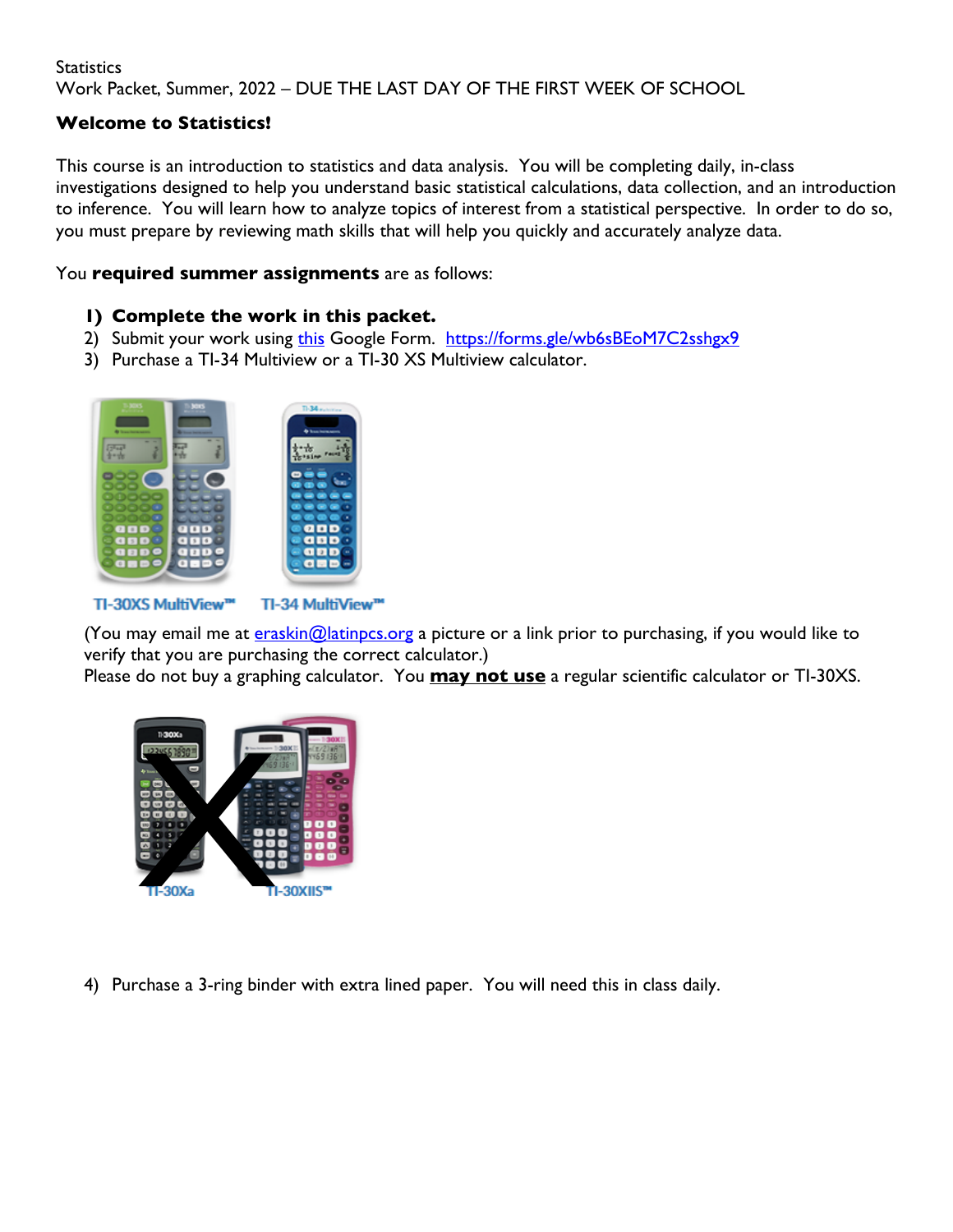## **Find a fraction of a number**

1) Find  $\frac{5}{8}$  of 72.

2) Find  $\frac{6}{7}$  of 84

3) Find  $\frac{9}{10}$  of 125

4) Find  $\frac{3}{4}$  of 175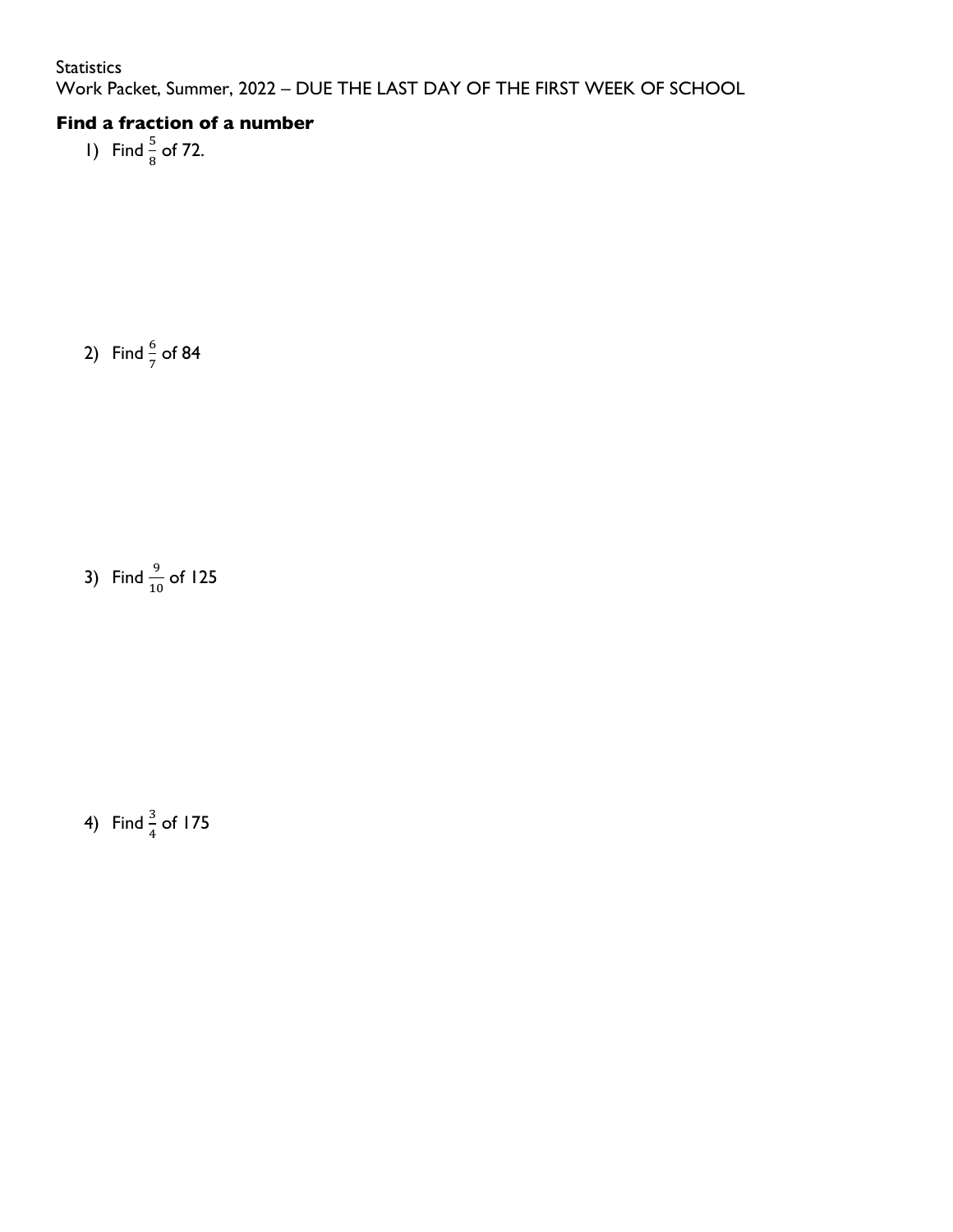#### **Statistics**

Work Packet, Summer, 2022 – DUE THE LAST DAY OF THE FIRST WEEK OF SCHOOL

#### **Find a percent of a number**

5) Find 23% of 170

6) Find 8.2% of 120

7) Find 12.25% of 56

8) Find 0.016% of 48

9) Find 0.18% of 80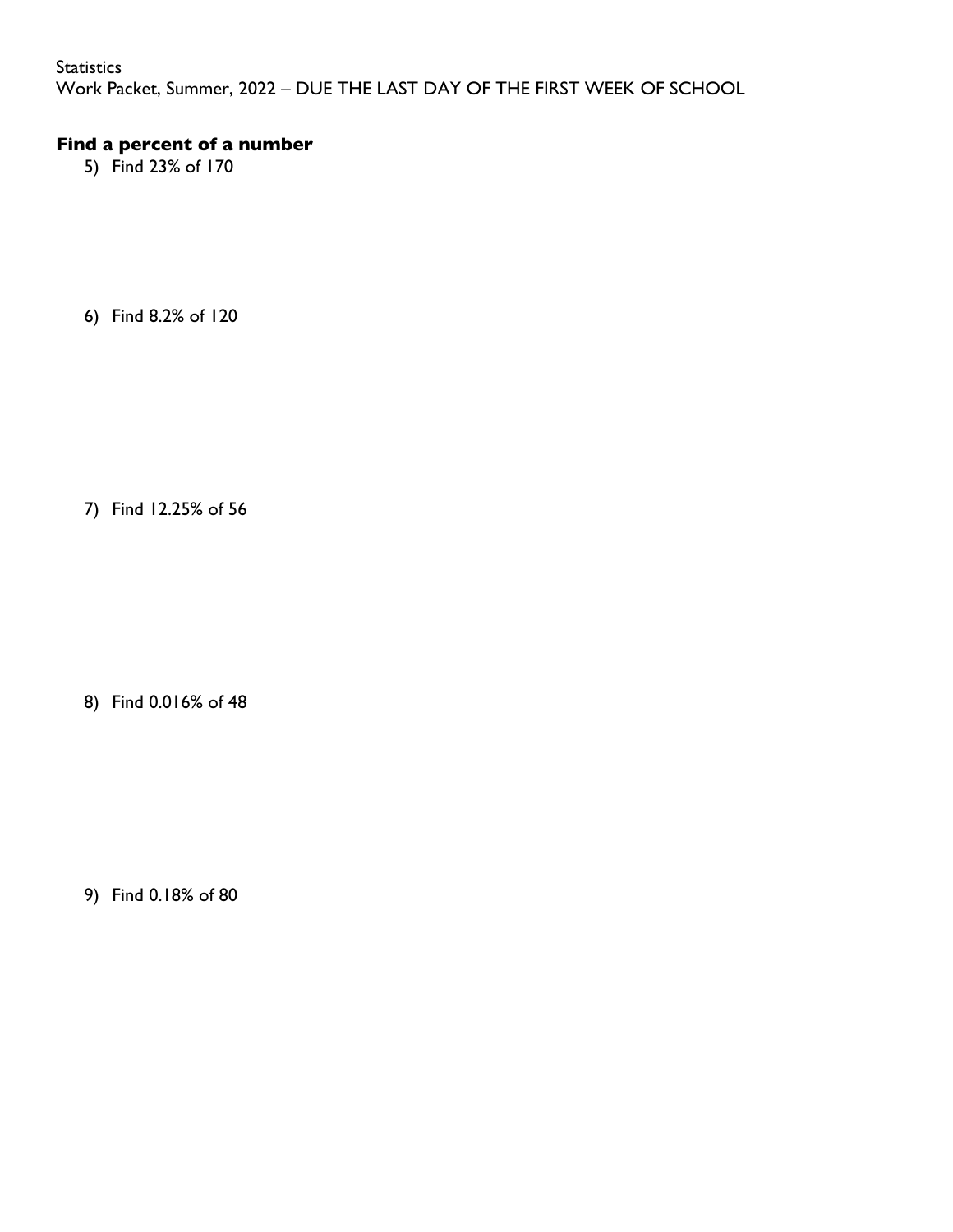## **Fraction/Decimal/Percent Equivalents**

10) Complete the chart.

| <b>Fraction</b> | <b>Decimal</b> | <b>Percent</b> |
|-----------------|----------------|----------------|
| $rac{2}{3}$     |                |                |
|                 |                |                |
|                 |                |                |
|                 |                |                |
|                 | 0.125          |                |
|                 |                |                |
|                 |                |                |
|                 |                | 95%            |
|                 |                |                |
|                 |                |                |
|                 | 0.003          |                |
|                 |                |                |
|                 |                |                |
|                 |                | 0.017%         |
|                 |                |                |
| $\frac{5}{12}$  |                |                |
|                 |                |                |
| $\overline{7}$  |                |                |
| $\frac{1}{16}$  |                |                |
|                 |                |                |
|                 |                |                |
|                 | 0.307          |                |
|                 |                |                |
|                 |                |                |
|                 |                | 2.015%         |
|                 |                |                |
|                 |                |                |
|                 | 2.04           |                |
|                 |                |                |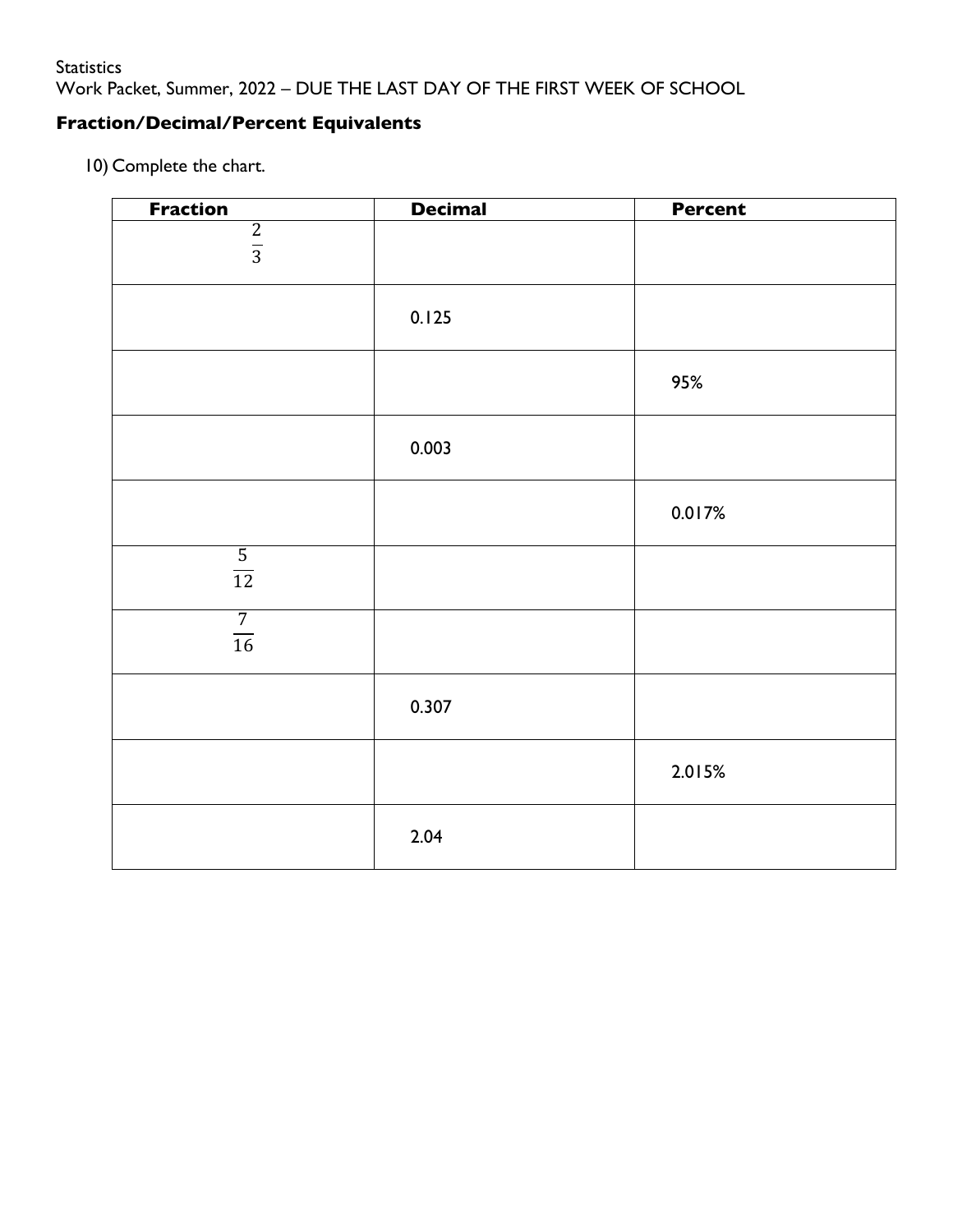**Statistics** 

Work Packet, Summer, 2022 – DUE THE LAST DAY OF THE FIRST WEEK OF SCHOOL

#### **Determine if a fraction is greater than or less than ½.**

- 11) Is  $\frac{1}{4}$  greater than, less than, or equal to  $\frac{1}{2}$ ?
- 12) Is  $\frac{3}{6}$  greater than, less than, or equal to  $\frac{1}{2}$ ?
- 13) Is  $\frac{5}{6}$  greater than, less than, or equal to  $\frac{1}{2}$ ?
- 14) Is  $\frac{3}{4}$  greater than, less than, or equal to  $\frac{1}{2}$ ?
- 15) Is  $\frac{5}{8}$  greater than, less than, or equal to  $\frac{1}{2}$ ?

16) Is  $\frac{1}{3}$  greater than, less than, or equal to  $\frac{1}{2}$ ?

#### **Add fractions**

 $17) \frac{5}{7} + \frac{2}{4}$ 

$$
18) \frac{10}{22} + \frac{7}{11}
$$

$$
19) \frac{8}{14} + \frac{2}{7}
$$

# $20\frac{5}{27} + \frac{1}{9}$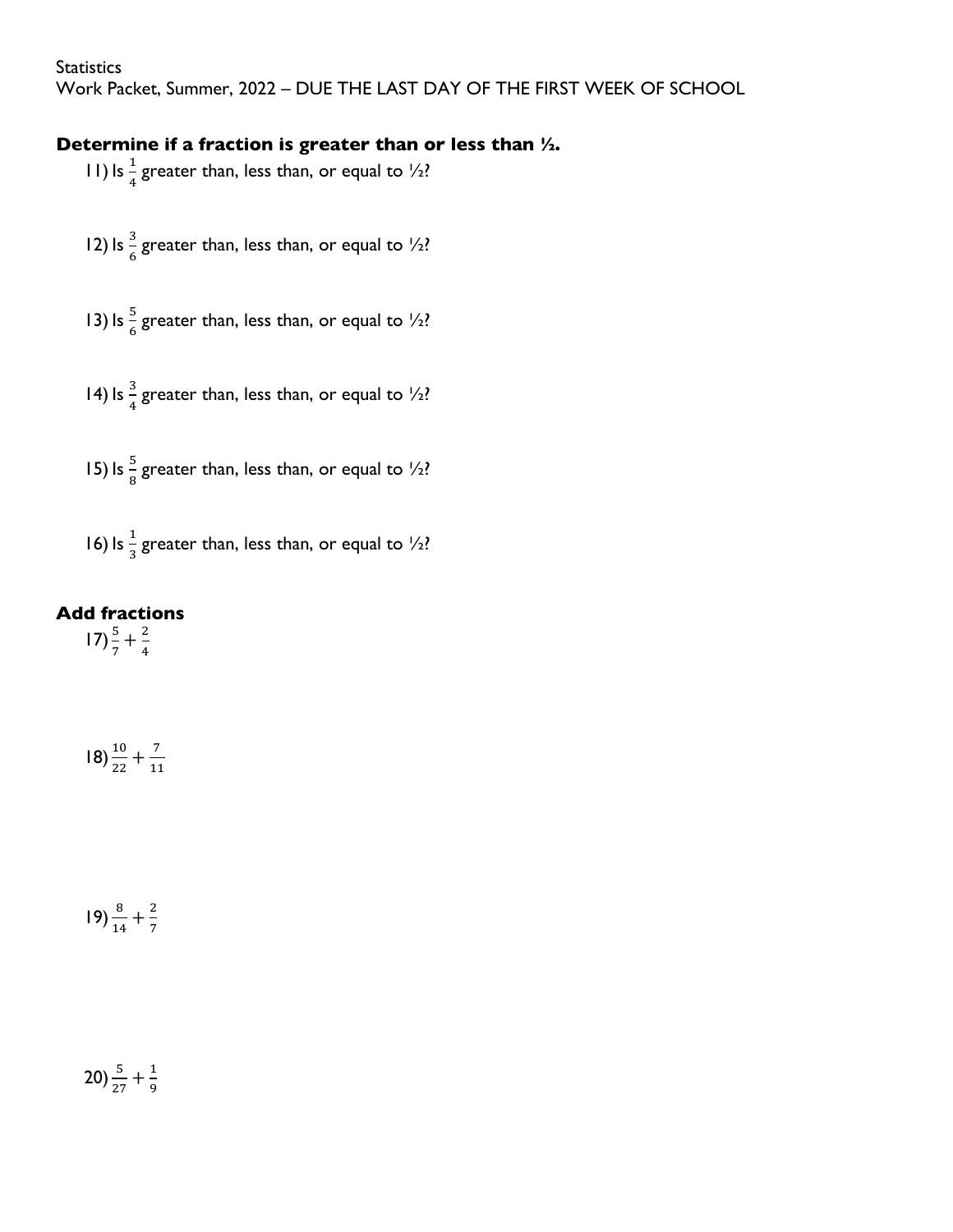## **Subtract fractions**

 $21\frac{6}{8} - \frac{2}{12}$ 

 $(22)\frac{5}{11}-\frac{2}{12}$ 

23)  $\frac{2}{3} - \frac{3}{9}$ 

 $(24)\frac{4}{6}-\frac{2}{5}$ 

$$
25\frac{8}{9}-\frac{8}{27}
$$